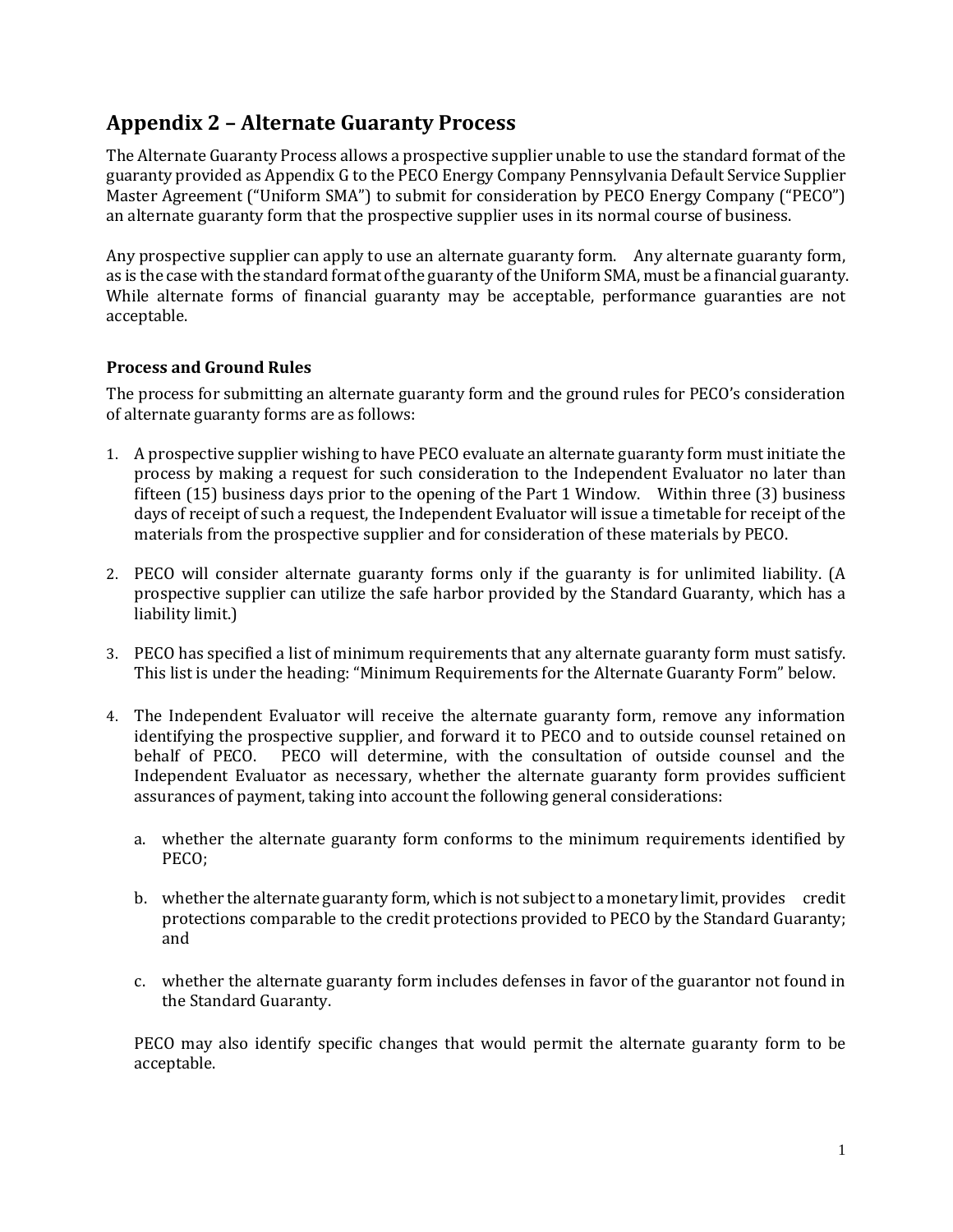The Independent Evaluator will inform the prospective supplier of PECO's decision. The Independent Evaluator will inform the prospective supplier of any specific changes that may be required for the proposed alternate guaranty form to be acceptable to PECO. Prospective suppliers will be given an opportunity to resubmit the alternate guaranty form if changes are identified by PECO. Alternate guaranty forms that have been resubmitted may be rejected if they do not include the changes identified by PECO.

5. An alternate guaranty form approved through this Guaranty Process will be acceptable to PECO. This alternate guaranty form may be used by the prospective supplier through the end of DSP V barring changes in the applicable law or changes to the RFP as may be ordered by the Pennsylvania Public Utility Commission.

## **Minimum Requirements for the Alternate Guaranty Form**

Below are the minimum requirements that must be met in order for any alternate guaranty form to be acceptable. As stated above, in determining whether an alternate guaranty form is acceptable and provides sufficient assurances of payment, PECO takes into account several general considerations, including whether the alternate guaranty form fulfills the following minimum requirements:

- 1. The guaranty must be an unconditional guaranty of payment of all amounts due by the Seller to PECO under the applicable  $SMA(s)$ , i.e., the Uniform  $SMA$  and any previously entered Default Service SMA(s). To clarify the meaning of the term "unconditional guaranty of payment", sample language is provided in the last section of this document. The applicable  $SMA(s)$  must be expressly identified and the satisfaction of obligations through performance may not be authorized.
- 2. The guaranty may be terminated upon no less than thirty (30) calendar days advance written notice to PECO and termination will not discharge liabilities and obligations of the guarantor that have been incurred up to and including the effective date of the termination. The termination of an alternate guaranty will be effective only upon the receipt of substitute security or credit support that is acceptable to PECO.
- 3. The guaranty must not be subject to any monetary limit.
- 4. The guaranty must be accompanied by a certification from the guarantor that the alternate guaranty form, subject to changes needed to conform to the minimum requirements specified herein or to the specific changes identified by PECO, has been in general use by the prospective supplier in its ordinary course of business over the past twelve (12) months.
- 5. The guaranty must be a guaranty of payment and not of collection.
- 6. Assignment of the guaranty will not be permitted except with the prior written consent of PECO, except in the case of a Successor Guarantor as defined below (see sample assignment language).
- 7. The prospective supplier must provide an enforceability opinion with respect to the alternate guaranty form from its outside counsel. The enforceability opinion must be from a law firm of national (i.e., United States) standing. The prospective supplier must name the law firm that is offering the enforceability opinion in its submission. The enforceability opinion must not be weaker than would be the industry norm and must contain only those qualifications that would be typical. The opinion will name PECO and explicitly state that PECO is entitled to rely on the opinion.